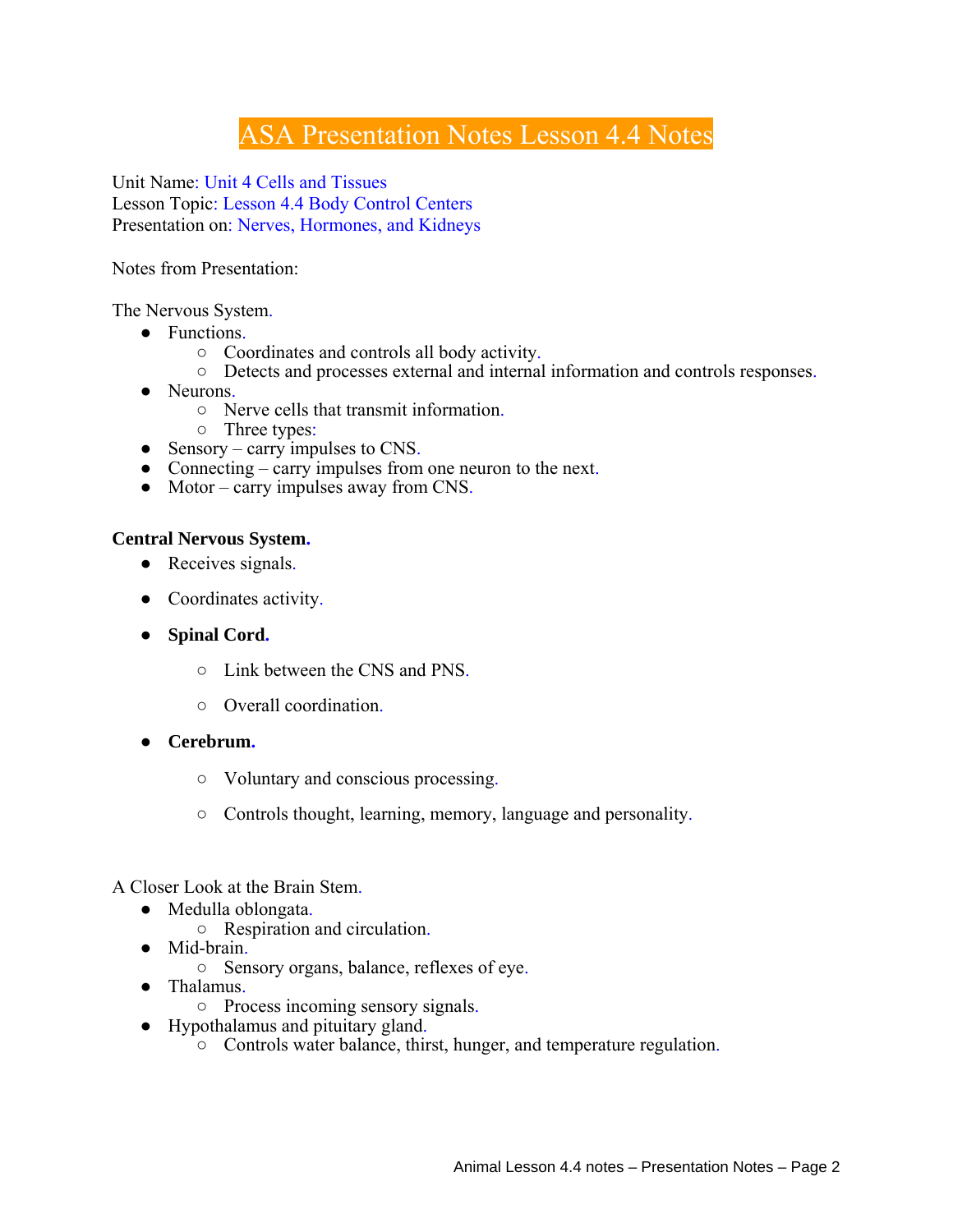# **Peripheral Nervous System.**

- All nerves and neurons outside the brain and spinal cord.
- **Sensory Somatic System.**
	- Operates motor activity.
	- Nerves for sight, sound, and sound.

# ● **Sympathetic system.**

- Stimulates organs for fight or flight.
- Increases BP and heart rate.
- Directs blood to muscles, brain, and heart.

# **The Endocrine System**.

- Functions.
	- Maintain homeostasis in the body.
	- Release of hormones to target organs.
	- Regulate growth, sexual development, and metabolism.
- Mostly regulated by a negative feedback system.
	- Hormones are secreted in response to a change in the body.

#### **Glands Producing Hormones.**

- **Pituitary.**
	- Master gland.
	- Secretes hormones that control other endocrine glands.
- **Adrenal.**
	- Produces epinephrine and norepinephrine which control the fight or flight system.

#### **Glands Producing Hormones**.

- **Thyroid.**
- **Parathyroid.**
- **Pancreas.**
- **Thymus.**
- **Pineal.**
- **Gonads.**